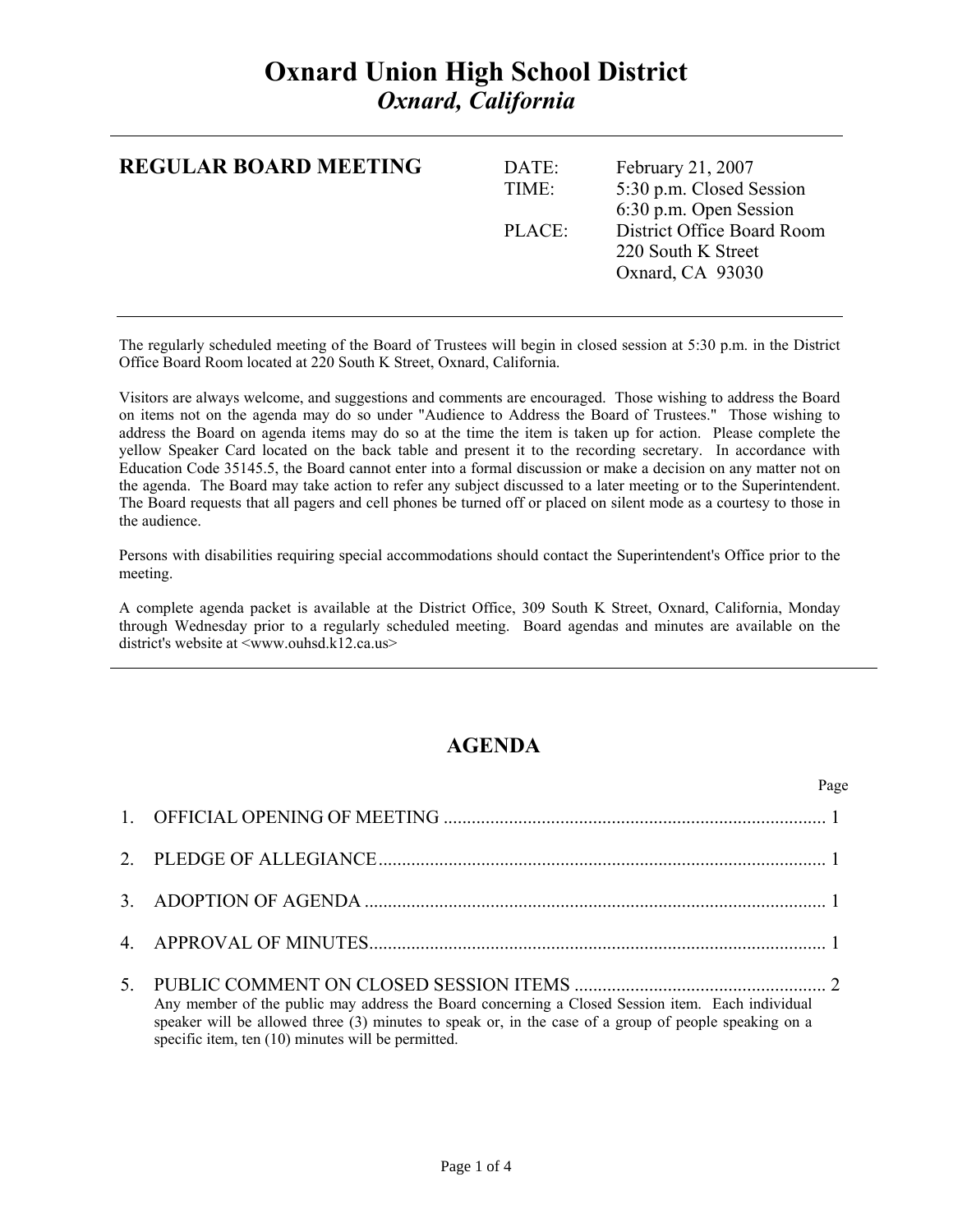Board Meeting Agenda February 21, 2007

|     |                 |                                                                                                                                                                                                                                                                                                                                                                                                                                                                                                                                                                                                                     | Page |
|-----|-----------------|---------------------------------------------------------------------------------------------------------------------------------------------------------------------------------------------------------------------------------------------------------------------------------------------------------------------------------------------------------------------------------------------------------------------------------------------------------------------------------------------------------------------------------------------------------------------------------------------------------------------|------|
| 6.  |                 | <b>CLOSED SESSION</b>                                                                                                                                                                                                                                                                                                                                                                                                                                                                                                                                                                                               | 2    |
|     |                 | During this time, the Board may adjourn to Closed Session to discus confidential material relating to<br>the items listed below.                                                                                                                                                                                                                                                                                                                                                                                                                                                                                    |      |
|     | A.              |                                                                                                                                                                                                                                                                                                                                                                                                                                                                                                                                                                                                                     |      |
|     | <b>B.</b>       | Public Employee Discipline/Dismissal/Release [Government Code §54957]                                                                                                                                                                                                                                                                                                                                                                                                                                                                                                                                               |      |
|     | $\mathcal{C}$ . | Conference with Legal Counsel - Anticipated Litigation [Government Code                                                                                                                                                                                                                                                                                                                                                                                                                                                                                                                                             |      |
|     | D.              | Conference with Real Property Negotiator [Government Code §54956.8]<br>Oxnard - Potential Future High Schools                                                                                                                                                                                                                                                                                                                                                                                                                                                                                                       |      |
|     |                 | District Office Update<br>Negotiator: Randy Winton, Assistant Superintendent-Business Services 2                                                                                                                                                                                                                                                                                                                                                                                                                                                                                                                    |      |
| 7.  |                 |                                                                                                                                                                                                                                                                                                                                                                                                                                                                                                                                                                                                                     |      |
| 8.  |                 | Those persons wishing to address the Board may do so at this time by completing a yellow Speaker<br>Card, located on the back table, and presenting it to the recording secretary. Please address your<br>comments to the Board President. Individual presentations are limited to three (3) minutes each, or in<br>the case of a group of people speaking on a specific items, ten (10) minutes will be permitted. Please<br>refer to the complete text of Oxnard Union High School District Board Policy 910: Procedures for<br>Communicating with the Board of Trustees, located in the front of the Board book. |      |
| 9.  |                 |                                                                                                                                                                                                                                                                                                                                                                                                                                                                                                                                                                                                                     |      |
|     | A.              | Board Recognition: Oxnard High School Decathlon Team Winner<br>Rio Mesa High School WorldQuest Challenge Team Winner 2                                                                                                                                                                                                                                                                                                                                                                                                                                                                                              |      |
|     | <b>B.</b>       |                                                                                                                                                                                                                                                                                                                                                                                                                                                                                                                                                                                                                     |      |
|     | $C$ .           |                                                                                                                                                                                                                                                                                                                                                                                                                                                                                                                                                                                                                     |      |
|     | D.              | Regular Report: Student Representative to the Board, Melissa Ramirez  2                                                                                                                                                                                                                                                                                                                                                                                                                                                                                                                                             |      |
| 10. |                 |                                                                                                                                                                                                                                                                                                                                                                                                                                                                                                                                                                                                                     |      |
|     | A.              |                                                                                                                                                                                                                                                                                                                                                                                                                                                                                                                                                                                                                     |      |
|     | <b>B.</b>       |                                                                                                                                                                                                                                                                                                                                                                                                                                                                                                                                                                                                                     |      |
|     | $C$ .           | Consideration of Approval of Non-Public School Placement for Student Case<br>Numbers Twenty-nine through Thirty-one, 06/07, According to the<br>Recommendation of the Students' IEP Teams and the Director of Special                                                                                                                                                                                                                                                                                                                                                                                               |      |
|     |                 |                                                                                                                                                                                                                                                                                                                                                                                                                                                                                                                                                                                                                     |      |
|     | D.              | Consideration of Approval of Student Expulsions by Voluntary Agreement of<br>the School Principal, the Student, and the Students' Parent/Guardian, as per                                                                                                                                                                                                                                                                                                                                                                                                                                                           |      |
|     |                 |                                                                                                                                                                                                                                                                                                                                                                                                                                                                                                                                                                                                                     |      |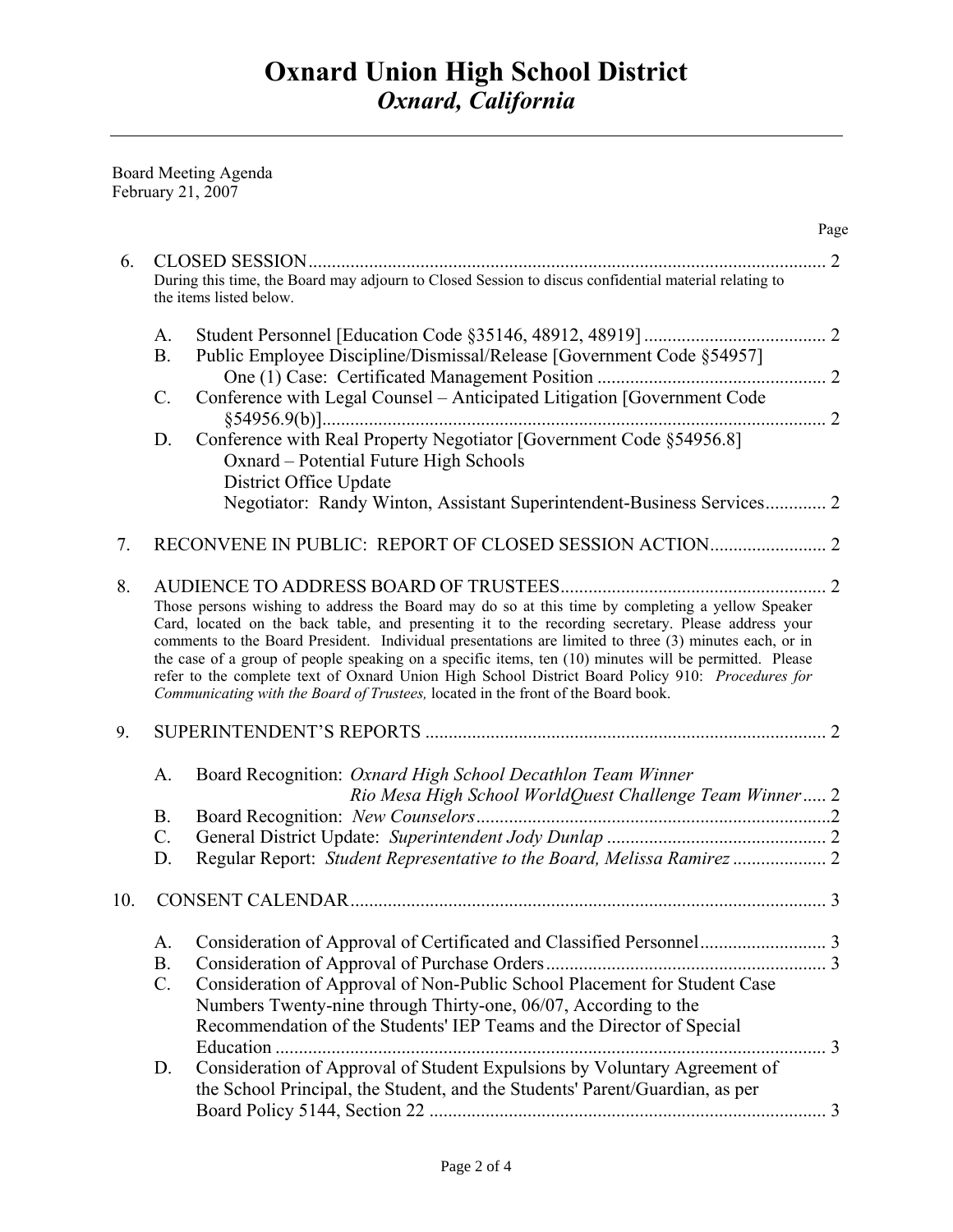Board Meeting Agenda February 21, 2007

## 10. CONSENT CALENDAR Continued Page

| Е.             | Consideration of Approval of Student Expulsion by Recommendation of the           |  |
|----------------|-----------------------------------------------------------------------------------|--|
|                | Administrative Panel<br>. 4                                                       |  |
| $F_{\cdot}$    | Consideration of Approval of Oxnard High School Trip Request for 14               |  |
|                | Students and Three (3) Chaperones to Attend Two (2) Volleyball                    |  |
|                | Tournaments, Kauai and Oahu, Hawaii, August 7-20, 2007 With No Loss of            |  |
|                | Instructional.                                                                    |  |
| G.             | Consideration of Approval of Agreement with Peak Results, Inc.,                   |  |
|                | Educational Consultant, for Staff Training in Marzano Instructional Strategies  4 |  |
| H.             |                                                                                   |  |
| I.             |                                                                                   |  |
| J.             | Consideration of Adoption of Resolution No. 07-04                                 |  |
|                |                                                                                   |  |
| K.             | Consideration of Adoption of Resolution No. 07-04                                 |  |
|                | <b>Adult Education Week.</b>                                                      |  |
| L.             | Consideration of Adoption for the 2007-2008 Budget Calendar and Allocation        |  |
|                |                                                                                   |  |
| M.             | Consideration of Approval of the Proposal from PSWC Group Architects to           |  |
|                |                                                                                   |  |
| N.             | Consideration of Renewal of Agreement with AT Systems West, Inc. for District-    |  |
|                |                                                                                   |  |
| O <sub>1</sub> | Consideration of Approval of Agreement with Ventura County Public Health          |  |
|                |                                                                                   |  |
| P.             | Consideration of Approval of California School Management Group, Inc.             |  |
|                |                                                                                   |  |
| Q.             | Consideration of Renewal of Group Home Tutoring Agreement with the                |  |
|                |                                                                                   |  |
| R.             | Consideration of Renewal of Agreement with the Law Offices of Bowie,              |  |
|                |                                                                                   |  |
| S.             | Consideration of Approval of the Proposal from Melinda Burkhart and               |  |
|                | Associates to Provide Speech-Language Pathology Services at Pacifica and          |  |
|                |                                                                                   |  |
| T.             |                                                                                   |  |
|                | Bates General Contractor for the Bus Barn Expansion at the District<br>1.         |  |
|                | Office                                                                            |  |
|                | Fence Factory for the Baseball Backstop Fencing Project at Hueneme<br>2.          |  |
|                | High School                                                                       |  |
|                | VENCO Electric, Inc. for the Parking Lot Light Project at Adolfo<br>3.            |  |
|                | Camarillo and Rio Mesa High Schools                                               |  |
|                | R. Chartrand Construction for Asphalt Running Surfaces at Adolfo<br>4.            |  |
|                | Camarillo High School                                                             |  |